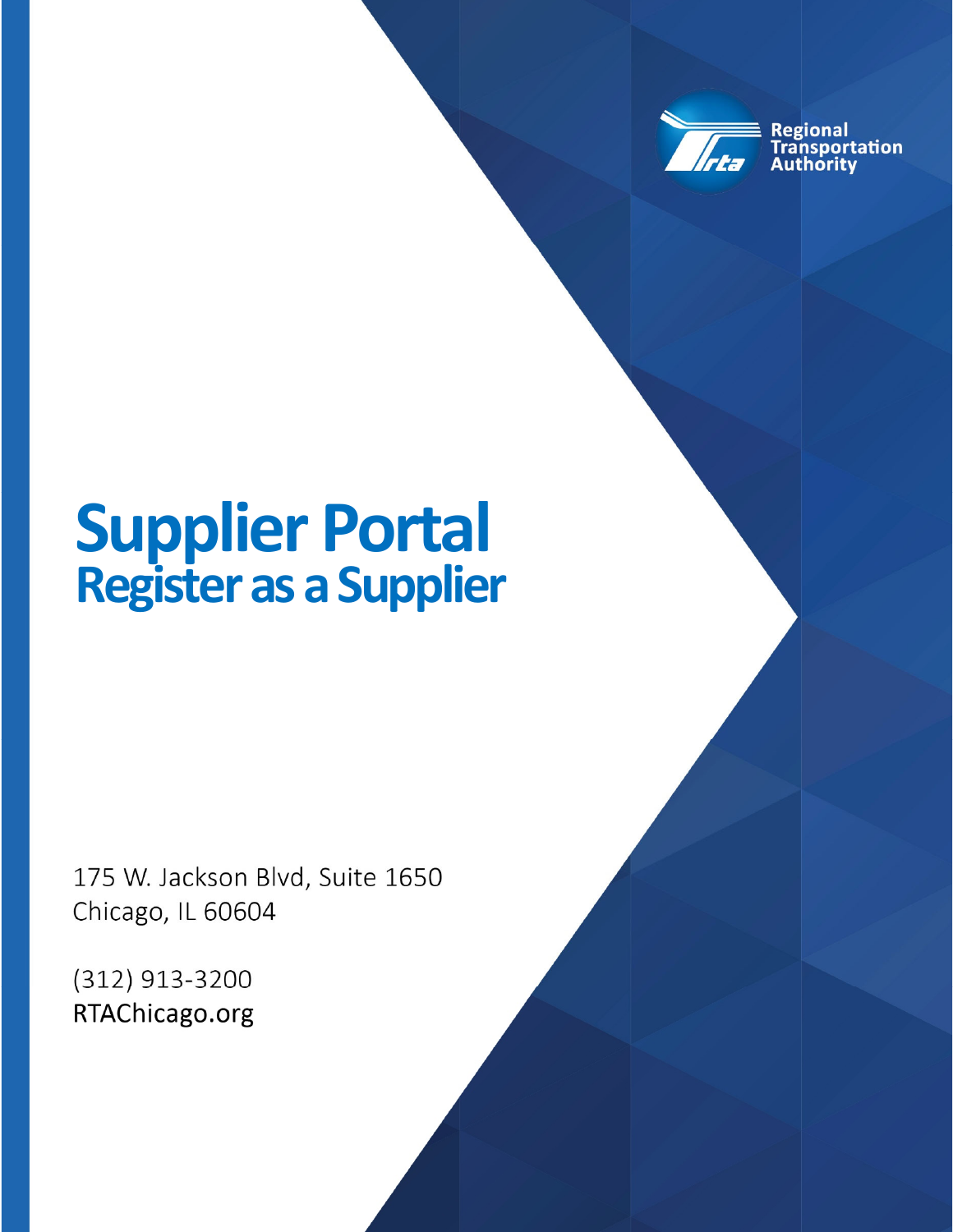## **Table of Contents**

**Note**: Contents may change without notice.



 **Supplier Portal Guide**  Page 2 of 8 **Register as A Supplier**  Procurement & Contracting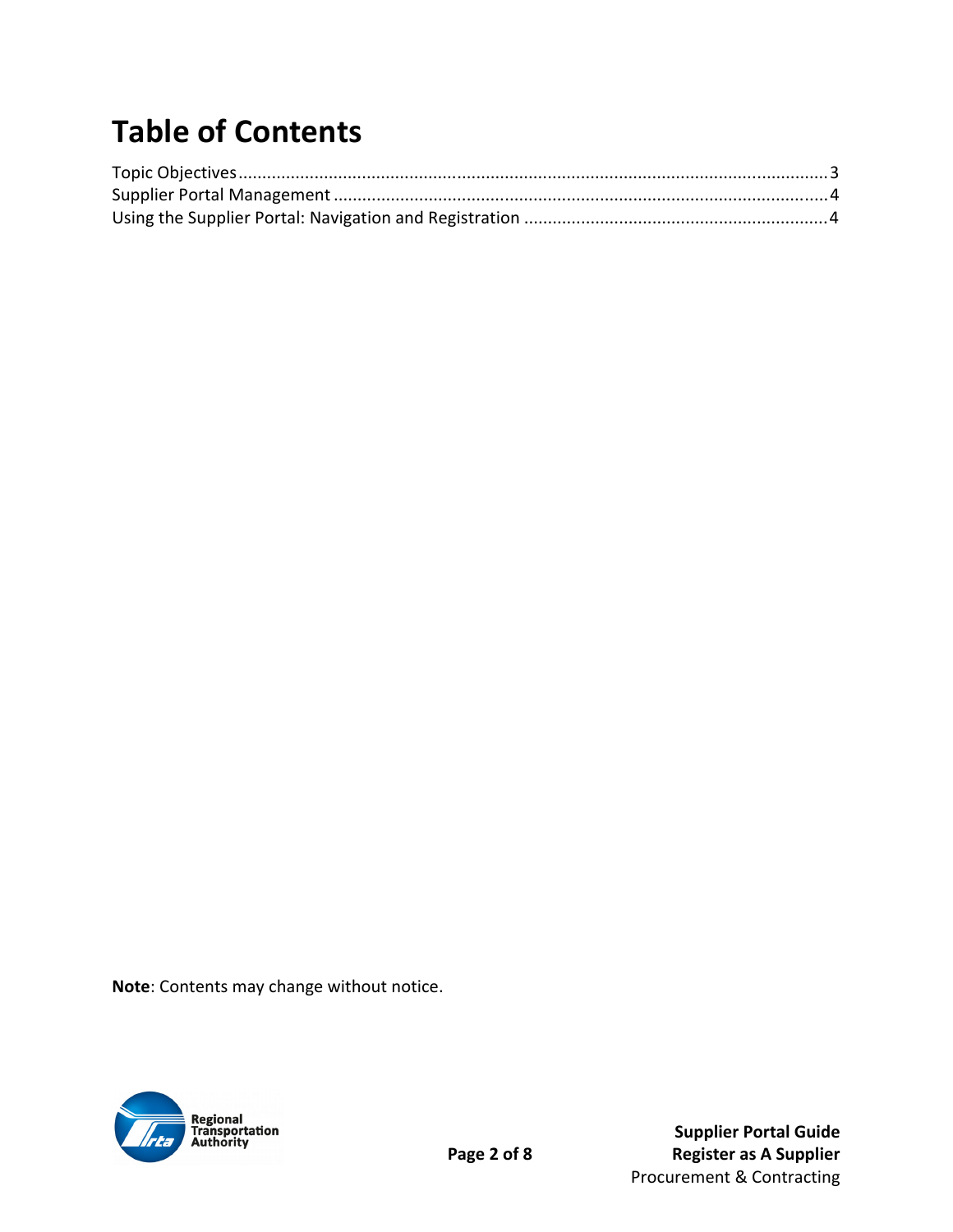### **Topic Objectives**

After completing this course, you should be familiar with the following process:

Register a Customer as a Supplier



 **Supplier Portal Guide**  Page 3 of 8 **Register as A Supplier**  Procurement & Contracting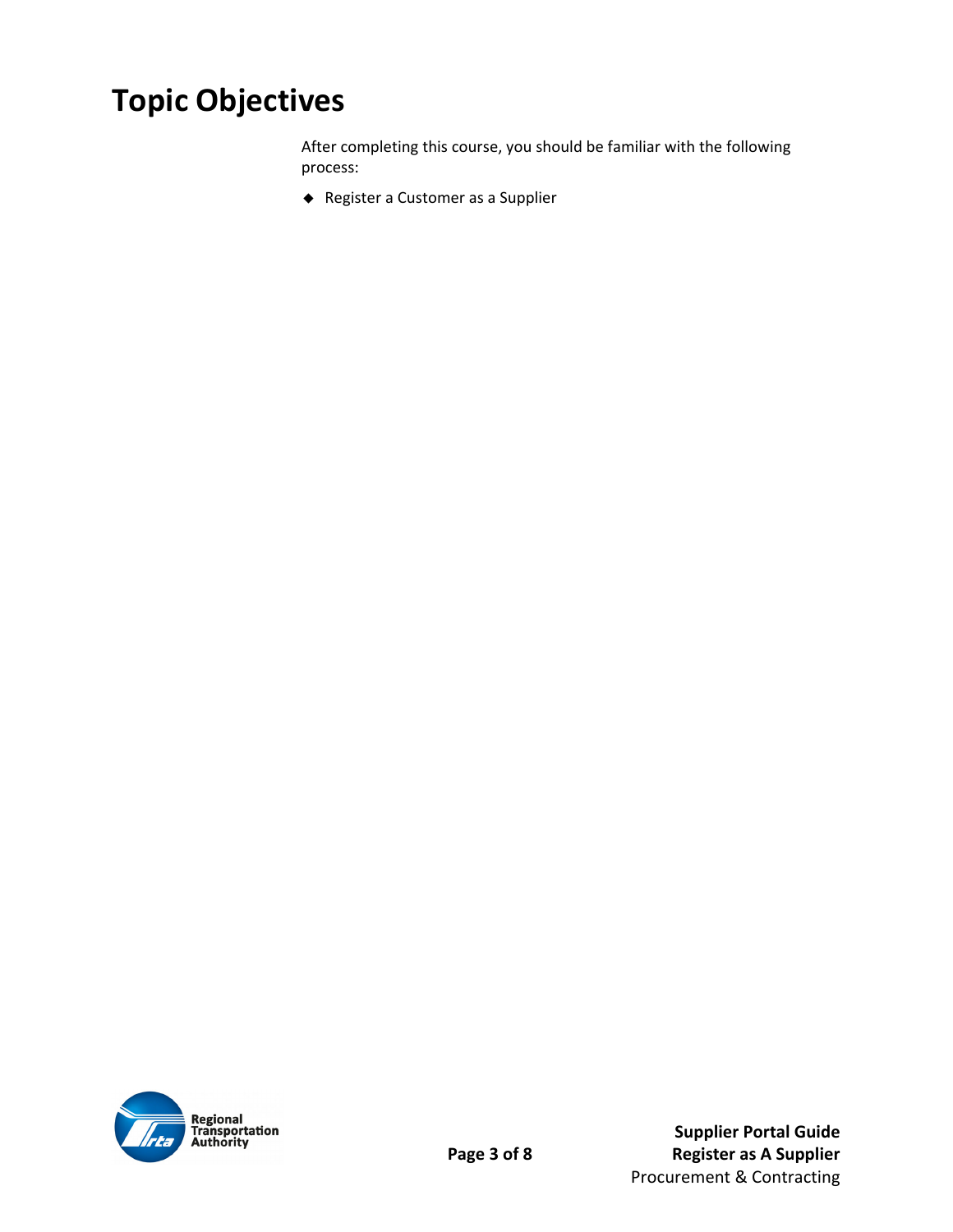### **Supplier Portal Management**

#### **Using the Supplier Portal: Navigation and Registration**

The Supplier Portal allows suppliers to access the RTA's Procurement system through a browser.

Suppliers can register themselves as a supplier, respond to events, update their supplier information, negotiate terms, maintain subcontractors, and look up information relating to their contracts.

#### **Step‐By‐Step Procedure: Register as a Supplier in the Supplier Portal**



- **1.** Click the **Supplier Portal** link to access the system.
- **2.** From the **Supplier Portal** landing page, click the **Edge of the interior** icon in the upper right corner of the screen and then select **Register** from the drop‐down list. You may also select **Register As A Supplier** from the **More** drop‐down list in the menu bar.
- **3.** Review the Terms and Conditions and select the **checkbox** to accept.
- **4.** Click the **Next** button.
- **5.** In the **Become A Supplier Create an Account** section, complete the required fields:

| <b>Field</b>            | <b>Value</b>                             |
|-------------------------|------------------------------------------|
| <b>User Name</b>        | Enter the user name.                     |
|                         | <b>Note:</b> Username is case sensitive. |
| Password                | Enter the password.                      |
| <b>Confirm Password</b> | Reenter the password to be used.         |

**6.** In the **Enter Information About Yourself** section, complete the required fields:

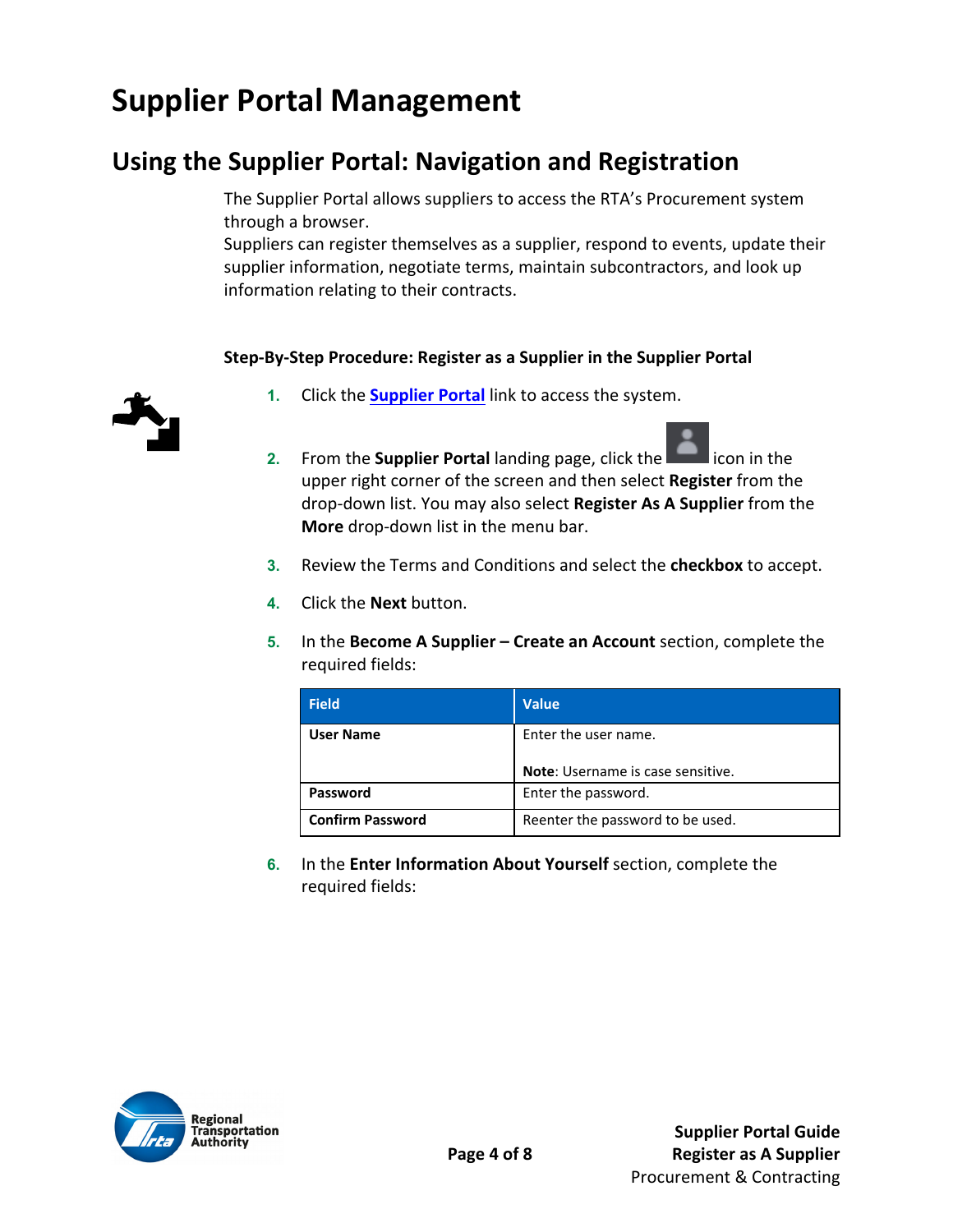| <b>Field</b>         | <b>Value</b>                                                    |
|----------------------|-----------------------------------------------------------------|
| <b>First Name</b>    | Enter your first name.                                          |
| <b>Last Name</b>     | Enter your last name.                                           |
| <b>Phone Number</b>  | Enter the 10 digit phone number to be used.                     |
| <b>Email Address</b> | Enter the email address to be used to receive<br>notifications. |

- **7.** Click the **Next** button.
- **8.** In the **Company Information** section, complete the required fields:

| <b>Field</b>              | <b>Value</b>                                              |
|---------------------------|-----------------------------------------------------------|
| <b>Company Name</b>       | Enter the company name.                                   |
| <b>Doing Business As</b>  | Enter the doing business as information if<br>applicable. |
| <b>Dun and Bradstreet</b> | Enter the company Dun and Bradstreet number.              |
| <b>Business Type</b>      | Select the business type from the drop-down<br>list.      |
| <b>Tax ID Type</b>        | Select the tax id type from the drop-down list.           |
| Tax ID                    | Enter the company tax id number.                          |
| Website                   | Enter the company website as www. Format.                 |

**Note:** VAT Registration Country and VAT Registration Number are for non‐U.S.A. based countries. Please leave blank if you do not have a VAT number.

**9.** In the **Address Information** section, complete the required fields:

| <b>Field</b>                | <b>Value</b>                                                                                                                     |
|-----------------------------|----------------------------------------------------------------------------------------------------------------------------------|
| Country                     | Select the country from the drop-down list.                                                                                      |
| <b>Street Address</b>       | Enter the street address.                                                                                                        |
| City                        | Enter the city.                                                                                                                  |
| <b>State/Province</b>       | Select the state/province from the drop-down<br>list.                                                                            |
| <b>Post Code</b>            | Enter the post code.                                                                                                             |
| <b>Remit to Information</b> | Click the checkbox if the remit to address is the<br>same as the mailing address. If not, completed<br>the remit to information. |

**10.** Click the **Next** button.

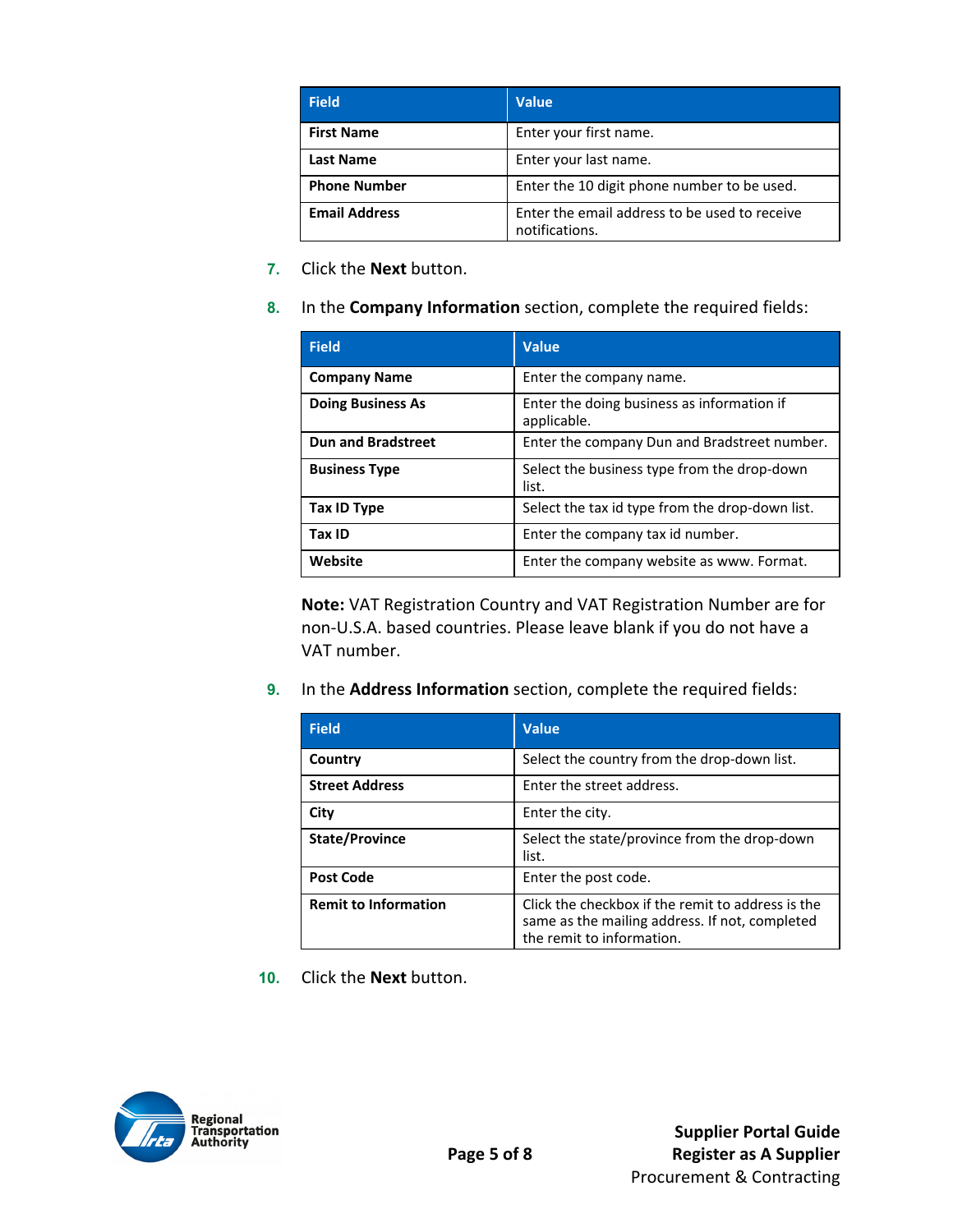**Note**: For security purposes, please do not submit banking information. Banking information will be requested by the RTA Procurement and Contracting at time of award.

- **11.** You will skip the **Bank Information** screen as you should not submit any banking information until requested by the RTA Procurement and Contracting.
- **12.** Click the **Next** button.
- **13.** On the **Diversity Codes** screen, click the **Create** button and complete the required fields:

**Note:** Registration on RTA Chicago's Supplier Portal requires selecting a diversity code, gender, and/or ethnicity as part of supplier registration.

| <b>Field</b>           | <b>Value</b>                                                           |
|------------------------|------------------------------------------------------------------------|
| <b>Diversity Code</b>  | Select the diversity, gender, or ethnicity from<br>the drop-down list. |
| <b>Effective Date</b>  | Enter the effective date.                                              |
| <b>Expiration Date</b> | Enter the expiration date                                              |
| <b>Attachment</b>      | Select a file to attach.                                               |

**14.** Click the **OK** button.

**Note**: Repeat steps #13 – 14 for as many codes that apply to your organization.

- **15.** Click the **Next** button.
- **16.** On the **Questions** screen; answer any and all question(s) listed and attach document(s) as required.
- **17.** Click the **Next** button.
- **18.** Click the **Select Commodity Codes** button.
- **19.** Select the appropriate **Commodity Code(s).**

**Note:** Registration on RTA Chicago's Supplier Portal requires selecting one or more commodity code(s) relevant to your business.

- **20.** Click the **Attach to Contact** button.
- **21.** Click the **Close** button.

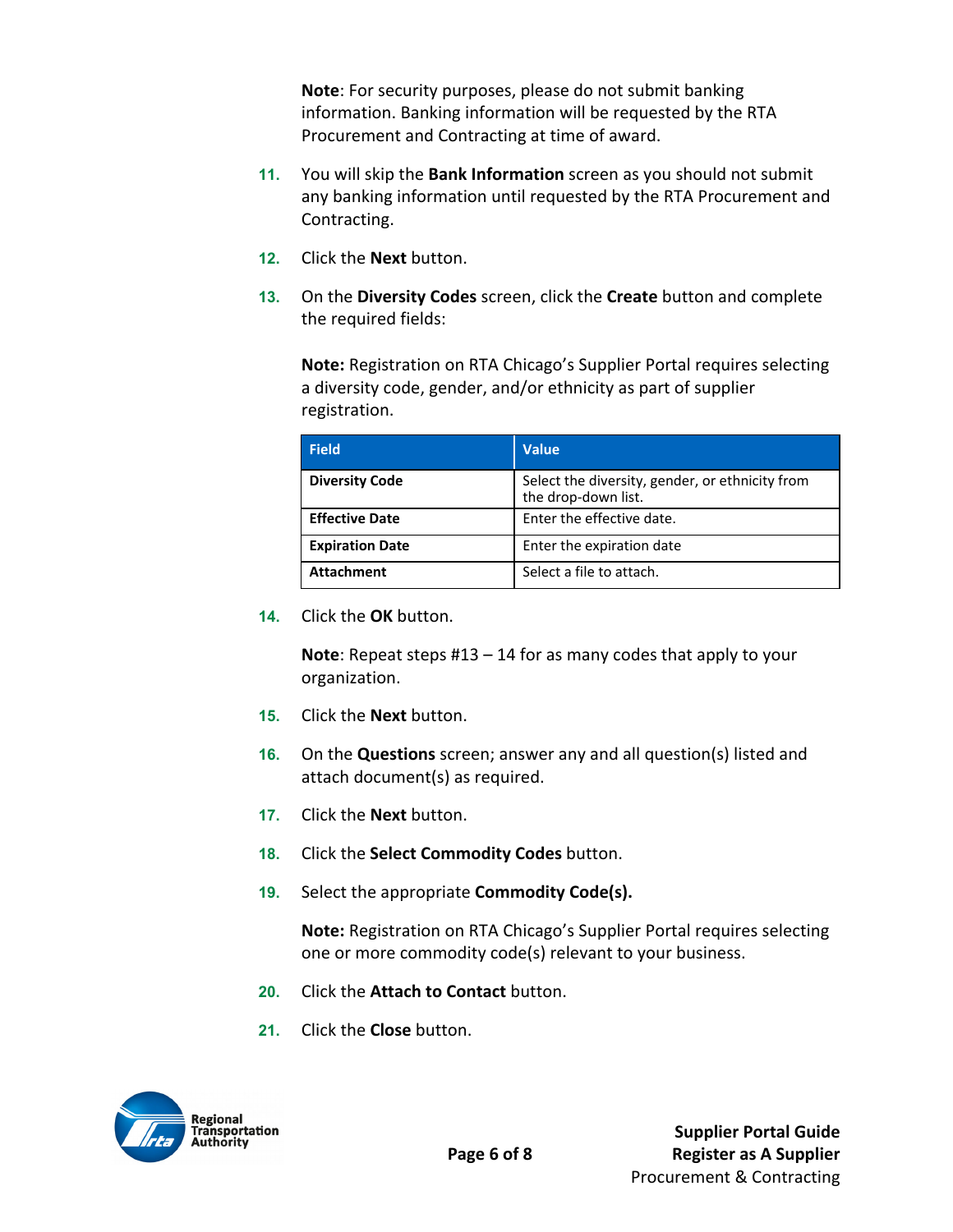- **22.** Click the **Next** button.
- **23.** On the **Certifications** screen, click the **Create** button and complete the required fields:

**Note:** Registration on RTA Chicago's Supplier Portal requires selecting certification(s) as a part of supplier registration.

| <b>Field</b>              | <b>Value</b>                                                                                             |
|---------------------------|----------------------------------------------------------------------------------------------------------|
| Contact                   | Select the contact.                                                                                      |
| <b>Commodity Code</b>     | <b>IF</b> certification is for a commodity code, then<br>select the commodity code. If not, leave blank. |
| <b>Certification Code</b> | Select the certification you would like to register<br>from the drop-down list.                          |
| <b>Effective Date</b>     | Enter the effective date.                                                                                |
| <b>Expiration Date</b>    | Enter the expiration date                                                                                |
| <b>Attachment</b>         | Select the file to attach.                                                                               |

**24.** Click the **OK** button.

**Note**: Repeat steps #23 – 24 for as many certifications that apply to your organization.

- **25.** Click the **Next** button.
- **26.** On the **Proxy Notifications** screen, click the **Create** button and complete the required fields:

| <b>Field</b>                | <b>Value</b>                              |
|-----------------------------|-------------------------------------------|
| <b>First Name</b>           | Enter the first name of proxy             |
| <b>Last Name</b>            | Enter the last name of proxy.             |
| <b>Email Address</b>        | Enter the email address of proxy.         |
| <b>Receive Notification</b> | Select Yes or No from the drop-down list. |

- **27.** Click the **Next** button.
- **28.** On the **Status** screen, the Supplier Number is assigned and a message of Registration Status: Complete displays.

**Note:** The next (3) steps will allow you to finalize your account and enable the reset password feature.